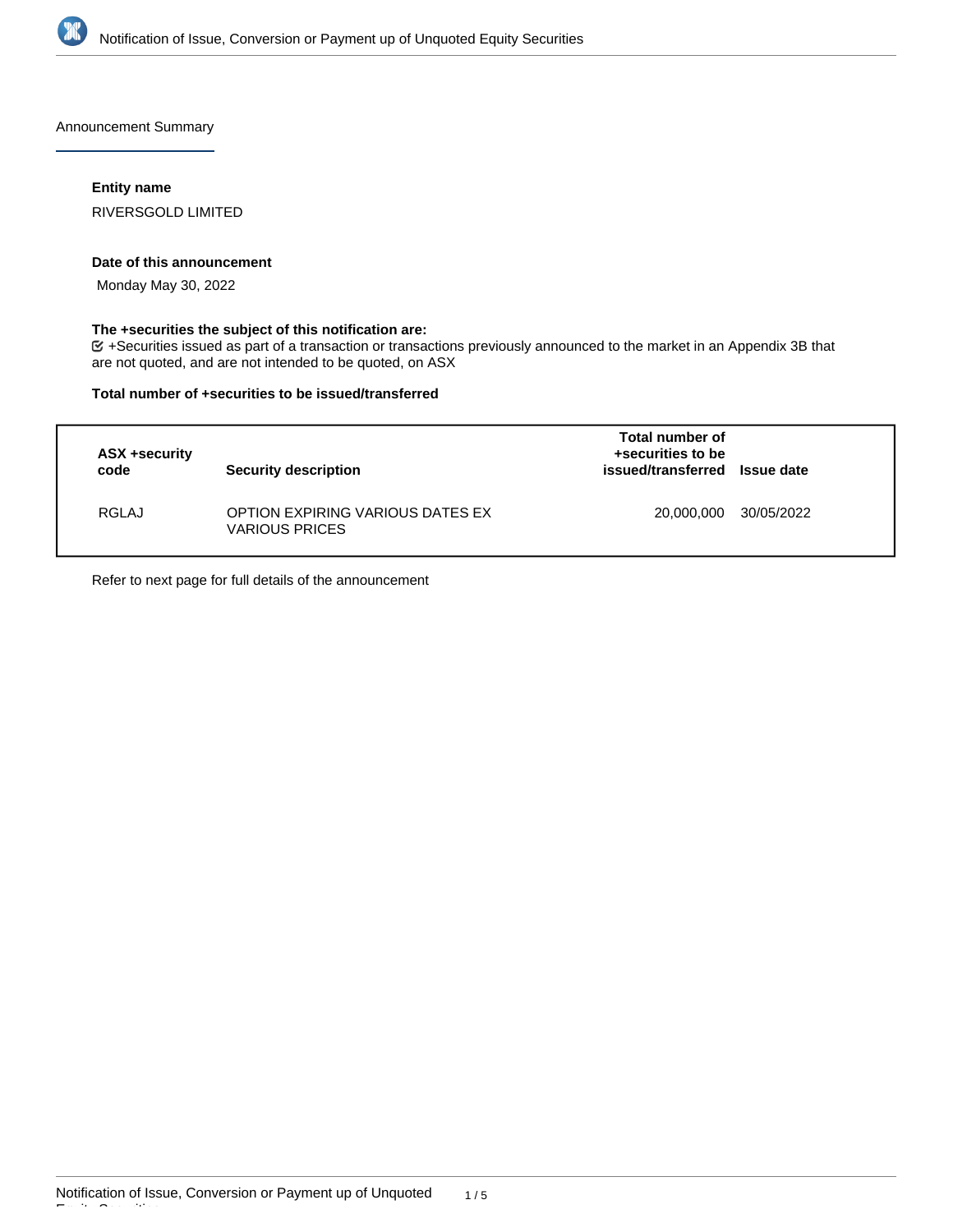

Part 1 - Entity and announcement details

# **1.1 Name of entity**

RIVERSGOLD LIMITED

We (the entity named above) give notice of the issue, conversion or payment up of the following unquoted +securities.

**1.2 Registered number type** ABN

**Registration number** 64617614598

**1.3 ASX issuer code** RGL

**1.4 The announcement is** New announcement

# **1.5 Date of this announcement**

30/5/2022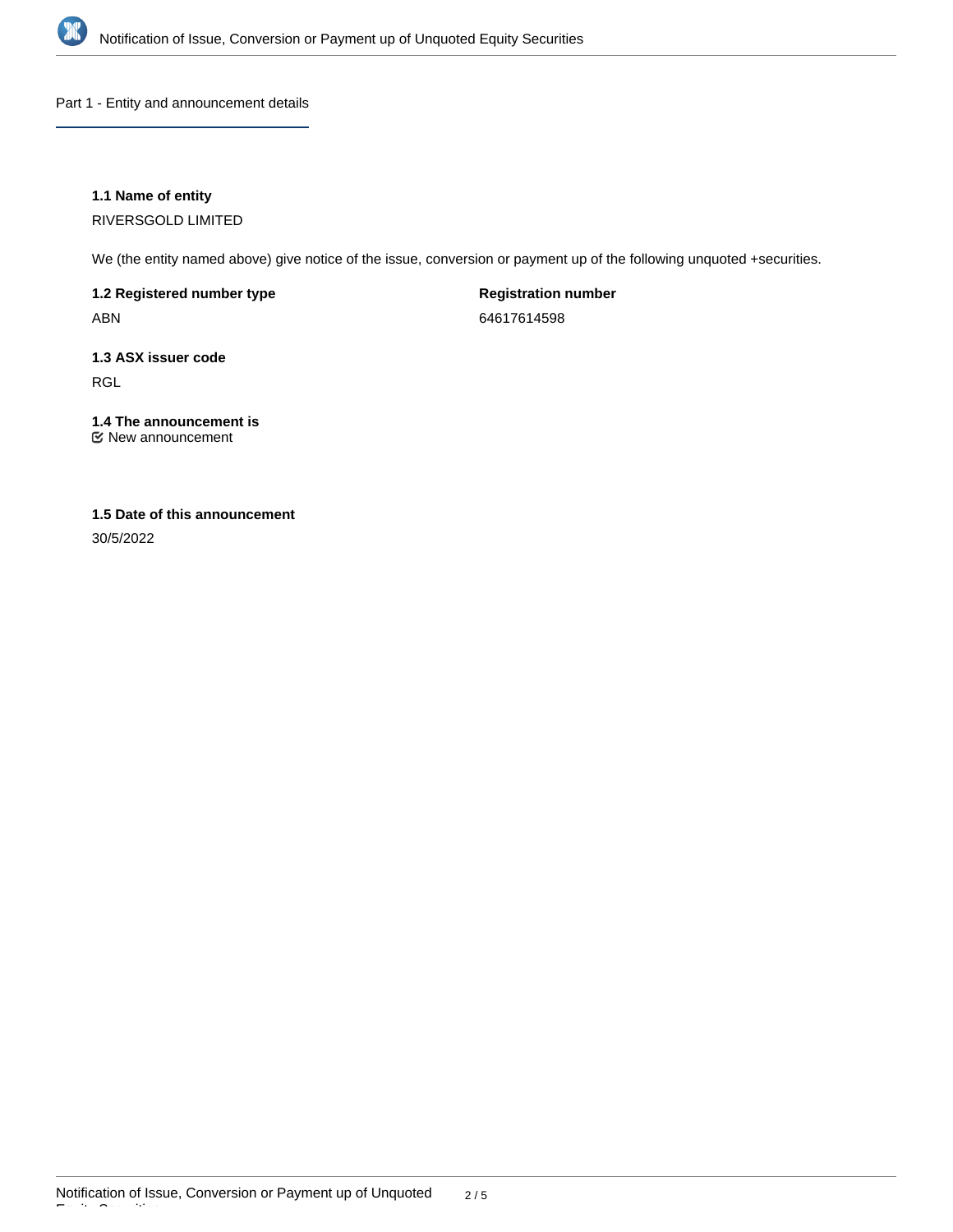

#### Part 2 - Issue details

#### **2.1 The +securities the subject of this notification are:**

+Securities issued as part of a transaction or transactions previously announced to the market in an Appendix 3B that are not quoted, and are not intended to be quoted, on ASX

#### **Previous Appendix 3B details:**

| <b>Announcement Date and</b><br>Time | <b>Announcement Title</b>                   | Selected Appendix 3B to submit quotation<br>reguest |  |
|--------------------------------------|---------------------------------------------|-----------------------------------------------------|--|
| 10-Mar-2022 10:40                    | New - Proposed issue of securities -<br>RGL | A placement or other type of issue                  |  |
|                                      |                                             |                                                     |  |

**2.3a.2 Are there any further issues of +securities yet to take place to complete the transaction(s) referred to in the Appendix 3B?** No

Equity Securities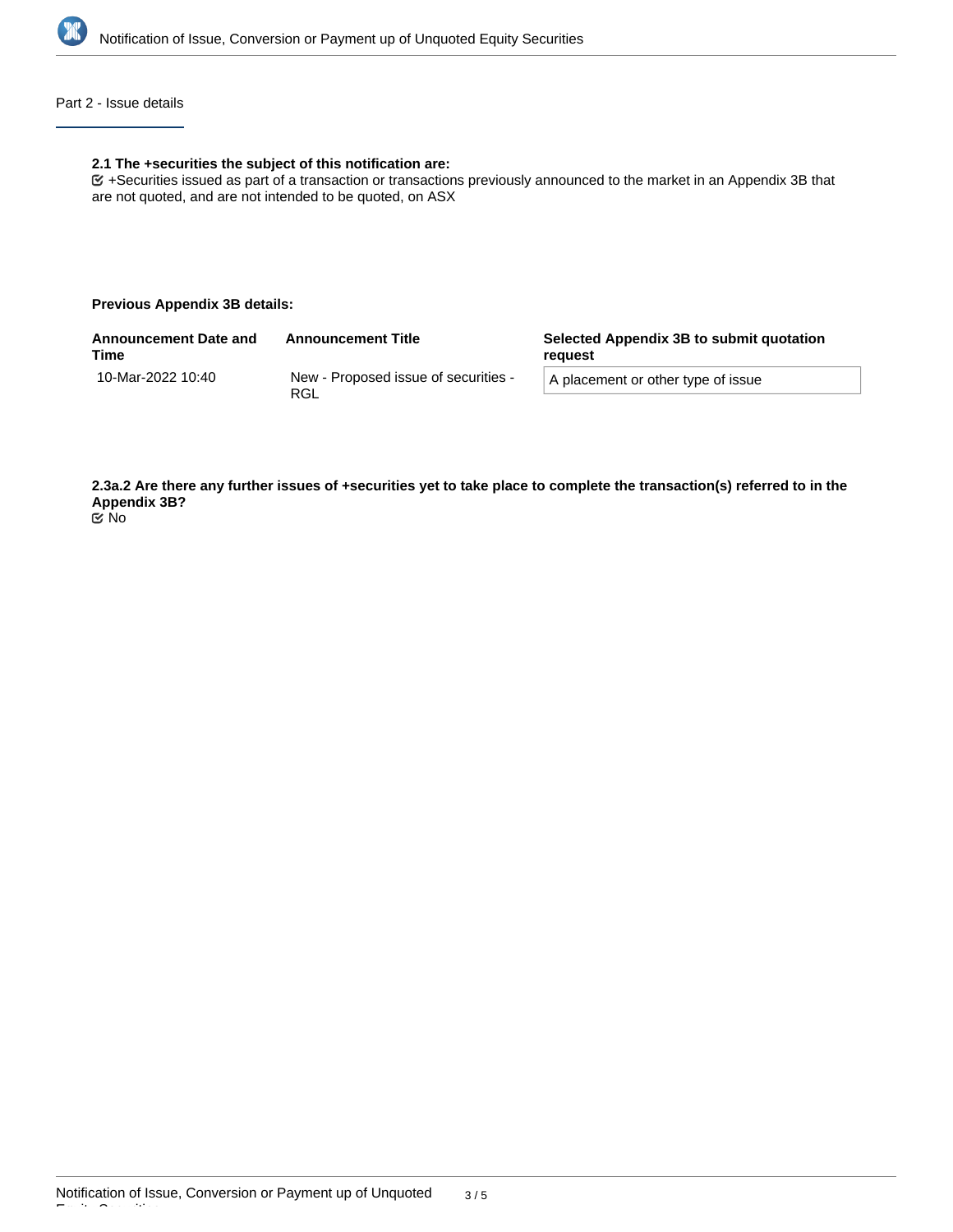

Part 3A - number and type of +securities the subject of this notification (existing class or new class) where issue has previously been

notified to ASX in an Appendix 3B

Placement Details

# **ASX +security code and description** RGLAJ : OPTION EXPIRING VARIOUS DATES EX VARIOUS PRICES

**Date the +securities the subject of this notification were issued**

30/5/2022

# **Any other information the entity wishes to provide about the +securities the subject of this notification**

As approved at shareholder meeting on 19 May 2022 - exercisable at \$0.05 each on or before 30 May 2025

Issue details

**Number of +securities** 20,000,000

**Were the +securities issued for a cash consideration?** No

# **Please describe the consideration being provided for the +securities**

Incentive options to director